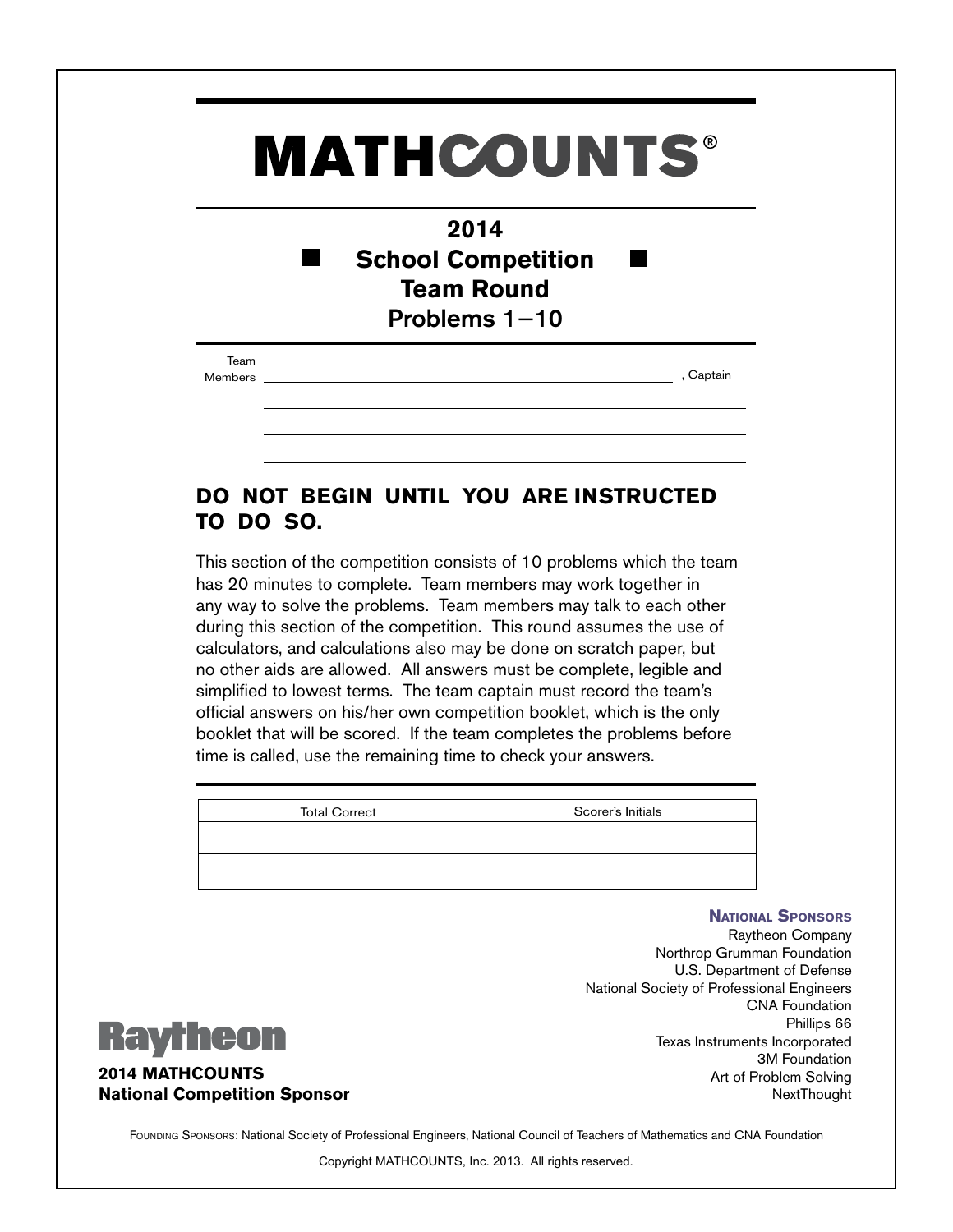| 1.               | The integers 1 to 8, inclusive, are arranged into four pairs of distinct numbers,<br>using each integer exactly once. The product of each pair is calculated, and then<br>the sum of the four products is found. What is the maximum possible value of<br>the sum?                                                                                                                                                                                                                                      |
|------------------|---------------------------------------------------------------------------------------------------------------------------------------------------------------------------------------------------------------------------------------------------------------------------------------------------------------------------------------------------------------------------------------------------------------------------------------------------------------------------------------------------------|
| 2.               | What is the largest positive integer such that each digit is at least the sum of all<br>the digits to its left?                                                                                                                                                                                                                                                                                                                                                                                         |
| 3.<br>$\,\rm cm$ | A rectangular box is 9 cm wide, 11 cm tall and 20 cm long. In centimeters, what<br>is the diameter of the smallest circular opening through which the box will fit?<br>Express your answer as a decimal to the nearest tenth.                                                                                                                                                                                                                                                                           |
| 4.               | In the table shown, $a$ and $b$ each represent an integer from 1 to 9, inclusive. The<br>sum of each row and each column is given. What is the value of $ab$ ?<br>Total<br>$\,8\,$<br>$\sqrt{5}$<br>$\boldsymbol{b}$<br>23<br>$\boldsymbol{a}$<br>$\overline{2}$<br>$\overline{c}$<br>$\boldsymbol{b}$<br>14<br>$\boldsymbol{a}$<br>$\boldsymbol{b}$<br>20<br>$\boldsymbol{b}$<br>$\boldsymbol{a}$<br>$\boldsymbol{a}$<br>5<br>8<br>23<br>b<br>$\boldsymbol{a}$<br>19<br>17<br><b>Total</b><br>26<br>18 |
| 5.<br>triangles  | How many triangles of any size are there in this figure?<br>Copyright MATHCOUNTS, Inc. 2013. All rights reserved. 2014 School Team Round                                                                                                                                                                                                                                                                                                                                                                |